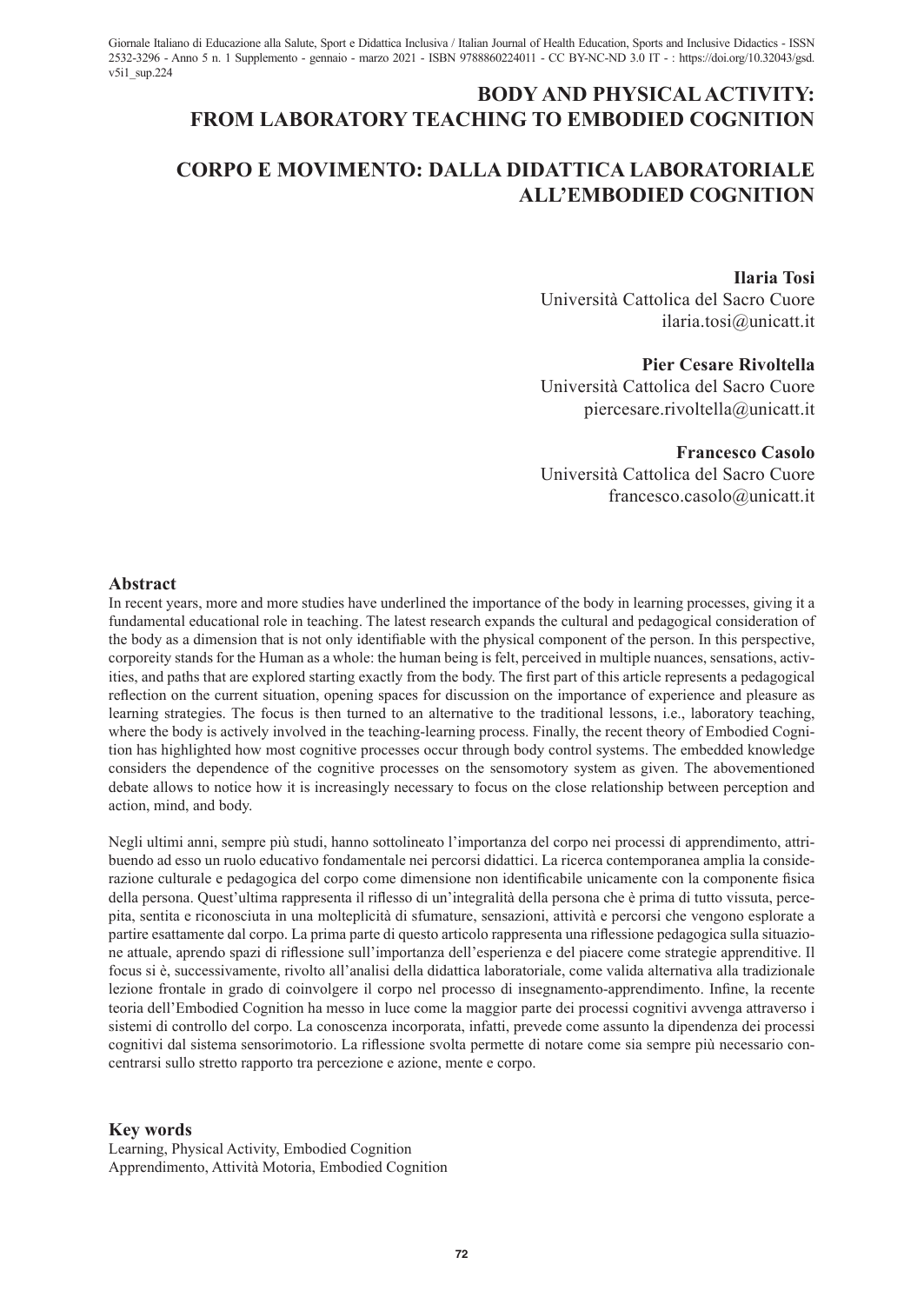## **Foreword**

Human history, which has always been characterised by philosophical and pedagogical reflection on the cognitive, expressive, emotional, affective, social, and relational dimensions of bodily experience, has developed along a long and discontinuous path.

This path has seen alternating phases of exaltation of the body with periods in which the spiritual or ascetic aspects of human existence have diminished and, in the most extreme cases, denied the body dimension, enclosing it within a dualistic approach characterised by a clear separation between mind and body. This approach has conditioned and still conditions the thinking of generations of scholars. Reflection on this mind-body relationship has opened a debate that has led a large part of philosophy to give greater importance to the spiritual aspect and to consider corporeality as a marginal component (Vitale et. al, 1992).

#### **1. Learning by Experience**

In today's society, references to the body have become particularly frequent in a variety of contexts, which raises the question of whether education is also able to reflect an adequate centrality of the body. The interactions between corporeality, sensibility and learning are today registering a change in perspective that sees the body at the centre of renewed attention.

The sensory and motor system is recognised in its educational and didactic value as a tool for the development of cognitive skills that are highly dependent on bodily-kinesthetic experience (Russo, 2011). Although human culture is often abstract and based on written forms of communication, the mind is overly sensitive to visual experiences. This characteristic is often underestimated in teaching and learning, even though visual reality occupies a central place in the first years of life.

Our brain is able to register and process visual information from birth: through visual skills the child has the ability to register information in the form of images, to recognise them and to make associations (Oliverio, 1999). The use of images simplifies the subject's learning process because he/she is naturally fascinated by reading them from the earliest years of life, as can also be seen from his/her deep and daily attention to television images (Catarsi, 1999).

The body contributes to underlining the active role played by the subject in all training and educational processes, up to the proposal of an inactive didactics that highlights the cognitive component of the body and action.

Contemporary research broadens the cultural and pedagogical consideration of the body as a dimension that cannot be identified solely with the physical component of the person. From this point of view, corporeality represents the reflection of the wholeness of the person, which is first and foremost experienced, perceived, felt, recognised in a multiplicity of nuances, sensations, activities, and paths that we explore starting precisely from the body: playing, thinking, expressing emotions, communicating, loving are activities to which we could not give course without the decisive contribution of the body (Casolo et. al, 2005).

In this perspective, talking about education to corporeality means recalling the unitary sense of education committed to achieving self-recognition and self-acceptance starting from the appreciation of the infinite expressions that the body is able to manifest.

#### **2. Pleasure of Learning**

The child possesses a natural tendency to explore and learn, largely motivated by curiosity that develops as it discovers a new world. Psychologists speak of curiosity as one of the primary motivations for learning: the brain constantly needs to receive stimuli that activate its nerve cells, shape brain circuits, lubricate them, which is why boredom and lack of stimulation end up numbing us, making us less bright.

Neuroscientists have shown that the presence or absence of stimuli has profound consequences on the structure of the brain, especially during development. Even as children, it is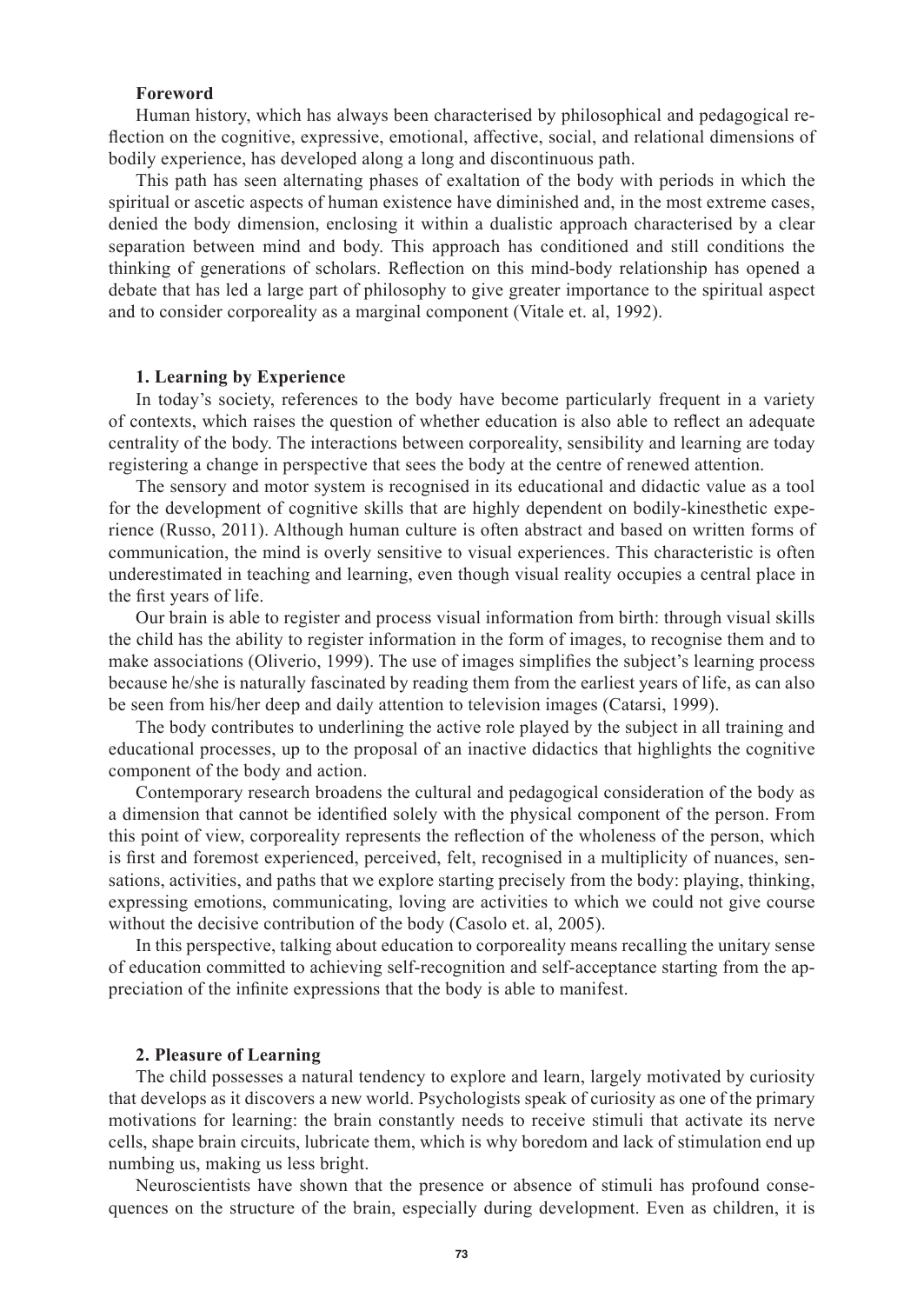useful to respond to this need by exploring the world we live in, getting excited about the discoveries we make. However, there is no pleasure without motivation, so children need to be stimulated to enjoy discovery by the environment in which they live, both in the family and at school.

There are several theories about the factors that foster motivation to learn. One of the oldest and most traditional approaches goes back to the Anglo-Saxon empiricist philosophers. According to the empiricists, the senses provide us with a certain image of reality, and a particular sensation can be followed by a particular reaction based on the pleasure or pain it brings: an infant who is stimulated by a food stimulus will later ask for it because it has derived a sensation of pleasure (Barbieri, 2002). This philosophy gave rise to behaviourism.

The behaviourist approach to the motivation to learn, based on the stimulus-response mechanism, is based on the assumption that the learner must be incentivised by appropriate rewards when engaging in desired forms of behaviour (Cacciamani, 2002).

Another approach, the cognitive approach, emphasises the fact that human behaviour is influenced by the way people perceive things and events that happen to them (Neisser, 1976). Hence, people are motivated by numerous physical and psychological forces that push and pull them in different directions. The cognitive approach is linked to the ideas of Jean Piaget, a 20th century Swiss psychologist and biologist, who argued that children are born with a desire to maintain a sense of organisation and balance in their knowledge, so when they come across an experience that is similar to one they already know, they will simply 'assimilate' the new experience to the old one; when, on the other hand, they are confronted with a reality or have an experience that is even partially different from their previous ones, they will be motivated to 'accommodate' or modify their previous interpretations (Piaget, 2000). Motivation to learn thus involves a balance between the old and the new. In this context, the teacher's job is to provide the conditions for the discovery of something that is missing, that contrasts with their way of seeing reality.

Jerome Seymour Bruner, a twentieth-century American psychologist, and other psychologists have proposed veritable 'discovery techniques' which aim to make students seek to learn more about a particular subject and correct their conceptions which, from naïve, become increasingly sophisticated and complex. Teachers must therefore ensure that learners develop an awareness of their own shortcomings and a desire to clarify and fill them (Bruner, 1998).

Abraham Maslow, a twentieth-century American psychologist, made one of the most thorough analyses of the self-directed aspects of motivation based on two fundamental points: the existence of a motivation to growth and a hierarchy of needs. According to Maslow, when individuals have satisfied basic needs, they will feel motivated to satisfy higher growth needs such as self-fulfilment, knowledge, understanding and aesthetics (Oliverio, 1999). In this case motivation does not originate from a lack but from a desire to satisfy higher needs. Other psychologists look at motivation and success from the opposite perspective, according to which the different drive for success that characterises different people can be explained in terms of the need to avoid failure: according to this hypothesis, some people are success-oriented, others are very afraid of failure and are distressed by it.

### **3. The Movement Workshop**

A methodological proposal that has always been present in the school context is the workshop activity. It can be defined as a way of conducting activities using specific methods and tools.

Schools today are required to be flexible, responsive to emerging needs and constantly ready for renewal. The socio-cultural context, values, reference models, learning styles and individual potential make each person different. On the basis of this, it is possible to state that it is necessary to invest in and improve the individual relationship: in laboratory teaching a different and more effective relationship between teacher and learner can be found.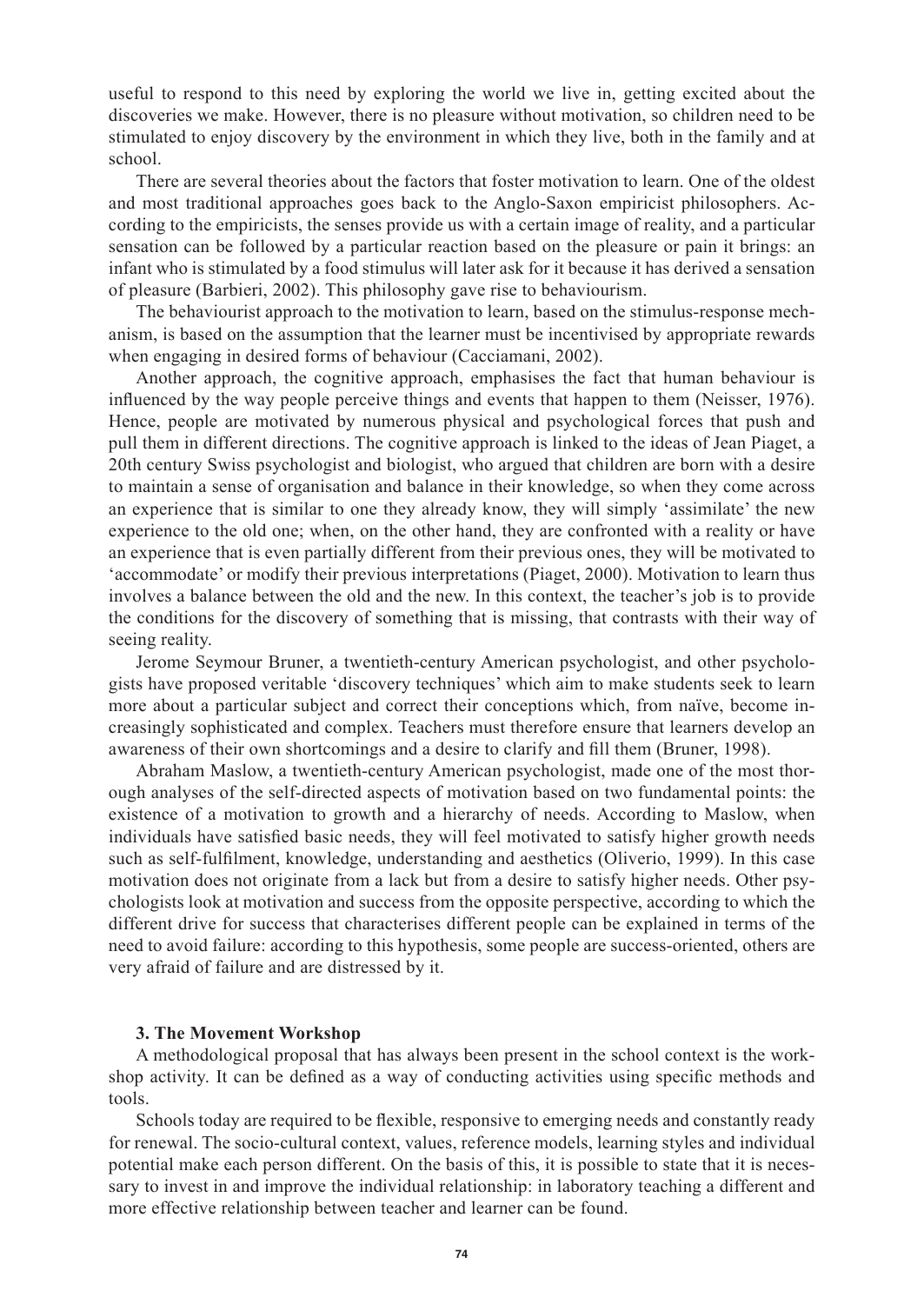Laboratory teaching, therefore, represents a valid alternative to the traditional frontal lesson: it allows to deal with disciplinary contents in a dynamic and creative environment. The body becomes a fundamental part of teaching. Finally, in order for teaching to be effective, it is necessary to place theoretical knowledge alongside bodily experience, trying to create links between declarative knowledge (knowing) and procedural knowledge (knowing how to do) (Sibilio, 2007). The workshop, understood as a teaching methodology in schools, is based on the combination of thought and action, on group work and on problem solving. The latter is configured as the set of techniques and methodologies needed to analyse a problematic situation in order to identify and implement the best solution. The student is led to reflect autonomously or in collaboration with his companions, on what and how he/she should learn. This makes it essential to focus teaching on bodily-motor experience, which is able to: activate intrinsic needs and motivations, stimulate the creation of new ones, and qualify them as real learning interests. The student who manages to see the body as the main channel of learning and communication acquires knowledge and skills that would otherwise remain inaccessible and transmits emotions and feelings whose display would otherwise be difficult.

The 2007 National Indications represent a significant reference framework for curricular planning and for all teaching activities that need a review of the normative models.

The body is important in the construction phase of one's own image, in the recognition of one's own bodily functions, expressive perceptive abilities and relational skills. The bodily dimension allows children to interact actively with the world around them, to learn to relate to others through their own experiences, to talk about themselves, to express themselves, to interpret and learn. It is in this way that the circular process of body, action and cognition is realised.

### **4. The Teacher's Role**

The relationship between teacher and student, in the teaching context, confronts the teacher with the need to collect the student's perceptions, thus attributing a meaningful function only to specific presumed professional behaviours.

It is essential that there be coherence between perception and action. The teacher is no longer a mere transmitter of knowledge but an active subject in the school community: he/she has complete freedom to design, research, experiment and innovate the field of action, assuming the professional responsibilities of intervention.

The teacher's profession does not only require knowledge of the contents, the acquisition of methodologies and teaching strategies, but it needs a strong motivational involvement and a deep emotional sensitivity towards the learner. The body and motor activity, from this perspective, represent an excellent vehicle for achievement: working first on oneself and then relating to others, bodily and emotionally, allows one to go beyond what the teaching context allows one to grasp (Gamelli, 2012).

The acquisition by teachers of knowledge and skills enables them to equip themselves with those qualities that are fundamental to fostering a learning environment in which students can truly feel active protagonists of the reality they experience. Learning does not just mean storing concepts, but building awareness of these concepts in the students, and this can only happen by putting their own skills into play. Through movement it is possible to stimulate cognitive activity and obtain stimulation in the other areas in which the personality of an individual is realised: psychomotor skills are necessary both on the part of the teacher and the learner (Sibilio, 2011).

The educational profession is extremely complex and, in order to be carried out adequately, requires consolidated experience and the ability to constantly reflect on one's work. If in the past scholars paid little attention to these relationships, now, thanks to the influence of recent scientific and philosophical theories that characterise embodied cognition, much research is aimed precisely at studying the relationship between body-action-cognitive processes: academic attitudes are changing.

At present, educational training, apart from the experiential field, takes place in the univer-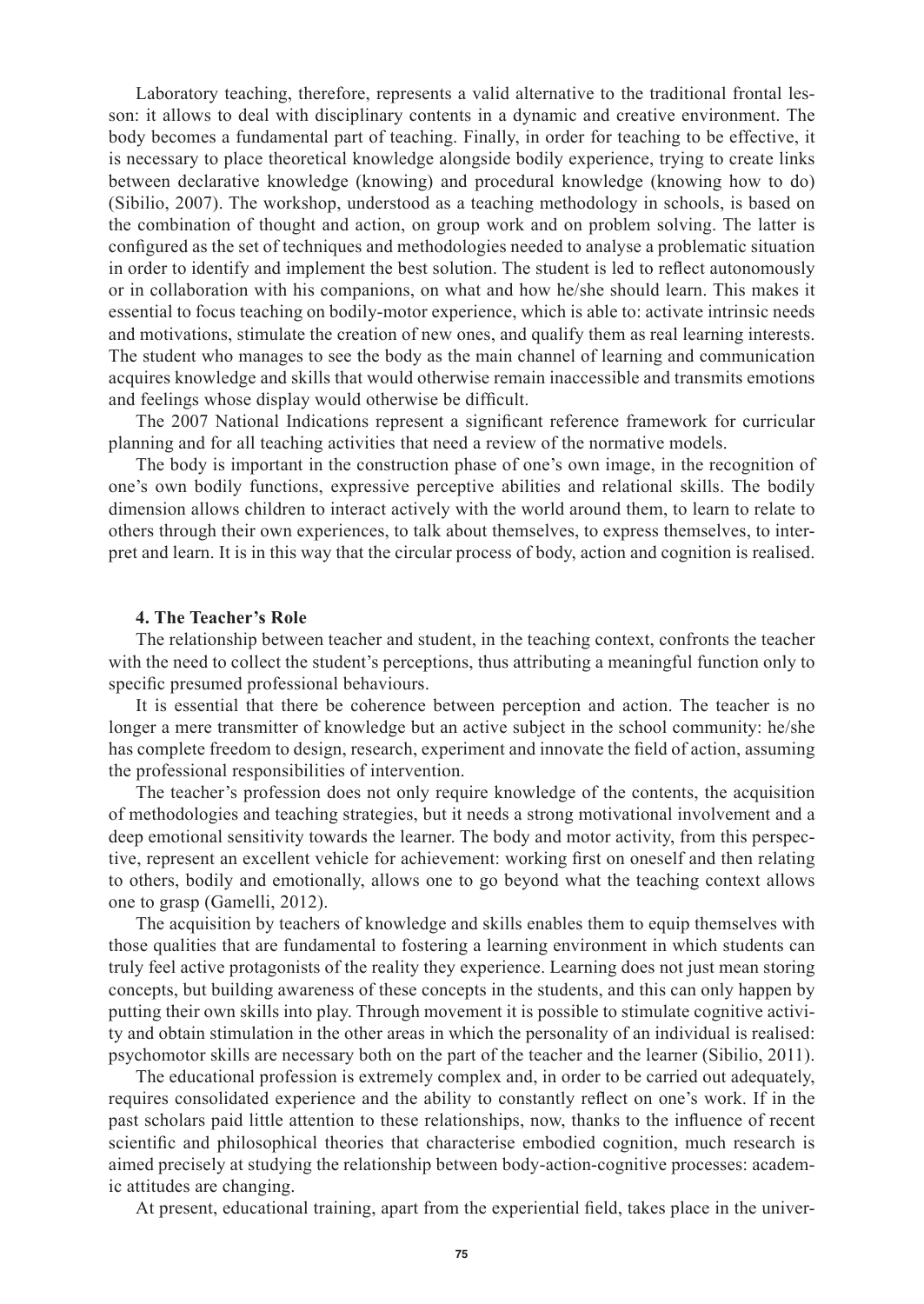sity environment. If the didactic perspective is moving more and more towards an embodied viewpoint, it is appropriate for the educator to possess all the epistemological, psycho-pedagogical, and social knowledge of Embodied Cognitive Science, both in theoretical terms but above all in practical terms: it is necessary to insert the teacher in the concrete, in the "embodied" didactic process. In order to acquire a secure professionalism, a close interdependence between study, experimentation and practicality is fundamental: continuous training as a necessary condition for a professional and qualifying preparation of the teacher.

Embodied Cognitive Science is undoubtedly a teaching approach that fully responds to active participation in the construction of conceptual representation and, at the same time, is the best solution for teachers interested in conducting authentic inclusive teaching.

#### **5. Physicality in the Classroom**

One aspect to take into account is the physicality of the classroom, "A human body is never given for itself, but in relation to others. Bodies near and far, touching or looking at each other, dancing together, building worlds. Bodies that evoke, reflect feelings and knowledge, tell lived stories and future prefigurations" (Gamelli, 2012).

It is only in a real context, such as a classroom, that bodies experience a real relationship: physical proximity makes communication possible and the identity of each is strongly influenced by the others, by the relationships acted out and experienced, by the signals actually exchanged. Ivano Gamelli, a twentieth-century Italian pedagogue, researcher, and teacher, uses the expression "The body of expressions" to underline the important role that the body has in expressive and communicative dynamics, In this new vision, it is the body that makes expression possible.

It is the body that speaks, that represents. The body tells, tells itself and its own story to whoever is able to pay attention to it. It is important to read and listen to the body of the person next to us and this commitment cannot fail in a classroom, where there are several bodies telling different experiences.

Ellen Esrock, an American university professor of literature, analyses the experience of having one's body boundaries extended, of feeling immersed in literature, in art. She proposes a bodily reading process that includes breathing, muscular tension and everything related to internal perception: the 'transomatizations' (Esrock et al., 2012).

In support of this, Suzanne Keen, an American university lecturer in English, investigates another process in literature: empathy. She uses a model of embodied cognition that considers bodily emotions and attention as the quintessential bodily expression of visual art perception. This work is based on theories of language that have become fundamental to embodied activity studies. Mark Johnson and George Lakoff, American linguists, believe that our bodily experiences are reflected in the metaphors that govern the use of language and concepts in all domains of existence (Lakoff et al., 1999). This thesis was also the basis for investigations by Mark Turner, an American linguist and author, and Gilles Fauconnier, a French linguist and university lecturer, into the structures of narrative and the development of embodied cognitive architectures (Fauconnier et al., 1996).

#### **6. About'Embodied Cognition**

Until a few years ago, the body was considered as an accessory when dealing with questions of understanding, cognition, and mental processes but, in the last decade, this position has been reversed: the importance of the physical body in cognitive processes has been emphasised. Psychology has emphasised that it is not simply an organic machine, but also a place where all the facts relating to our relationship with the world occur: action, expression, signalling, communication, knowledge (Avalle et al., 2010). In fact, a new theoretical perspective has developed according to which natural language expressions are understood thanks to the reactivation of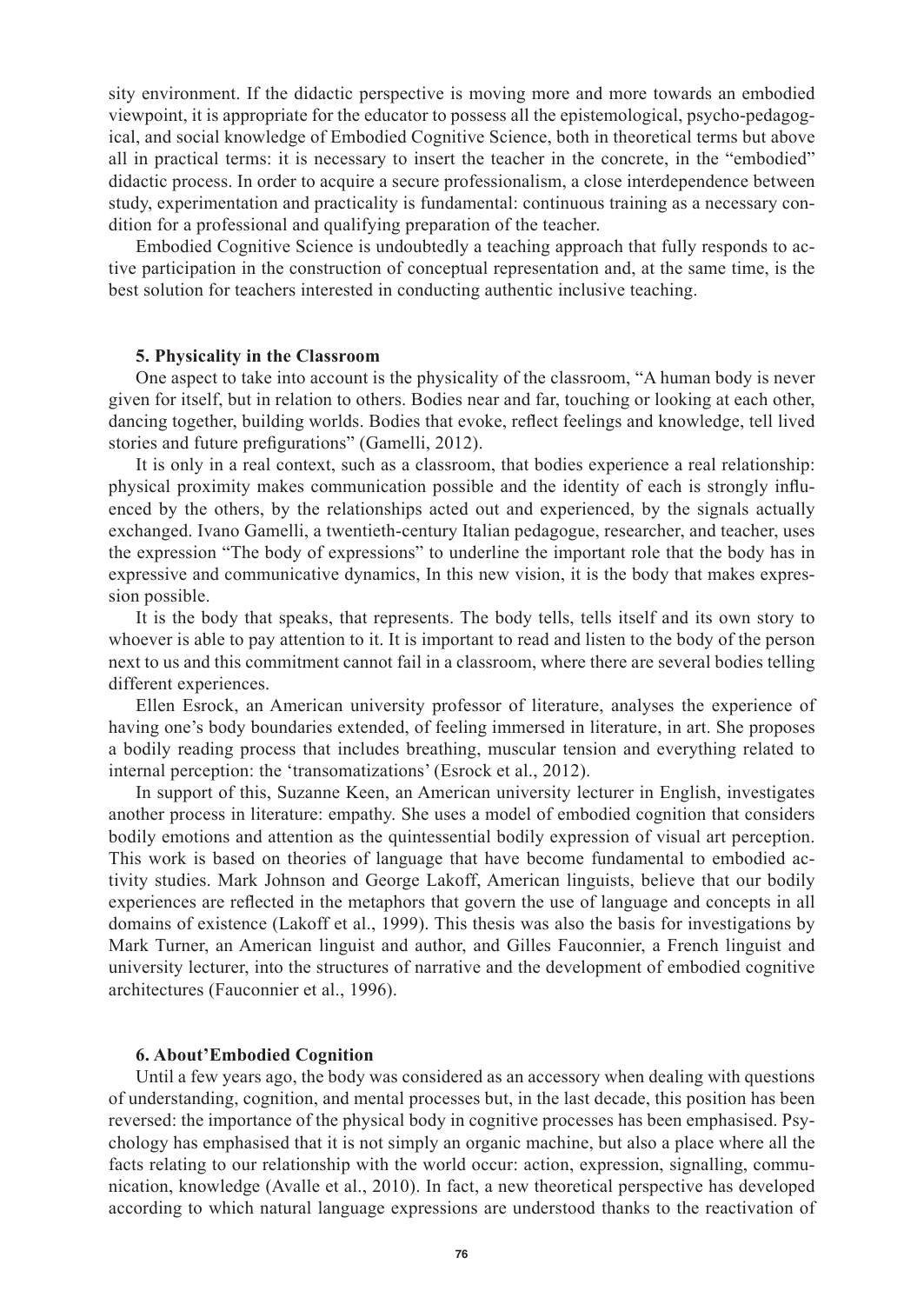brain areas dedicated mainly to perception, movements, and emotions.

This theory maintains that cognition is embodied and depends on bodily characteristics, in particular the perceptual and motor systems. From this perspective, the way one thinks, makes judgements, reasons, constructs knowledge, speaks... also depends on the way one perceives, the actions one performs and the interactions one's body has with its environment (Wilson, 2002). All this has led to the assumption that understanding the meaning of an expression of language is a kind of simulation of the perceptual, motor, and emotional experiences we have previously had.

Numerous experimental evidences have supported this theory, and, at the same time, the need has emerged to enrich the knowledge on the relationship between didactics, corporeity, cognition and action, integrating new concepts that allow the teacher to acquire a new mindset in the teaching methodology.

The basic principle of Embodied Cognition is based on the idea that most cognitive processes take place through the body's control systems. Embodied cognition assumes the dependence of cognitive processes on the sensorimotor system. Susan Hurley, a twentieth-century British university lecturer and academic, developed a theory much discussed by experts in the field, called mental sandwich. This theory argues that classical cognitive science has viewed the mind as a sandwich composed of two low-protein ends, the sensory and motor systems, with the meat, cognitive processes, in the middle. The strategy adopted by scholars has been to throw out the bread and eat the meat: study the cognitive processes and leave out the body. In the light of this approach, perception and action never had any meaning.

With the development of Embodied Cognition, the possibility of allowing the meal to be fully savoured is amplified and both perception and action characterise most cognitive processes: perception and action do not have to be experienced at the moment of representation, but their presence is required. According to the Embodied Cognition theory of Vittorio Gallese, a contemporary Italian neuroscientist and lecturer, the mind dwells in a given body. From this perspective, cognition is dependent on bodily experience and on a body characterised by its particular perceptive and motor capacities (Gallese et al., 1998).

The Embodied perspective makes it possible to overcome the mind-body dualism, considering organisms as beings endowed with body and brain, and cognitive processes based on sense-motor processes. In recent years, moreover, cognition is described as movement and action, it is not only embodied but also situated in a context that strongly determines it: the body is the first context, the first element of determination.

The embodiment perspective holds that mental activity and brain activity can only be understood within the context of bodily activities. Cognition arises from interactions with the world and, for this reason, can be called embodied. Thought is the result of an organism's ability to interact with its environment. Basic behaviours and movements are necessary for the development of more complex cognitive abilities.

An organism develops an understanding of its basic perceptual abilities when it acquires the ability to control its movements and is able to change its position in relation to the environment (Cosentino et al., 2007).

### **6. Mirror neurons**

An important discovery, which gave most impetus to this approach, was that of canonical neurons and mirror neurons, populations of nerve cells located in the premotor cortex and parietal lobe. Until then, these areas had been considered to be superimposed on motor functions and lacking in cognitive functions.

Based on a series of studies conducted over the last twenty years, researchers have discovered, first in the premotor cortex of the monkey and then also in that of man, the existence of two groups of neurons active during the execution of actions. These two groups of premotor neurons are activated even in the absence of any explicit execution of the action. During purely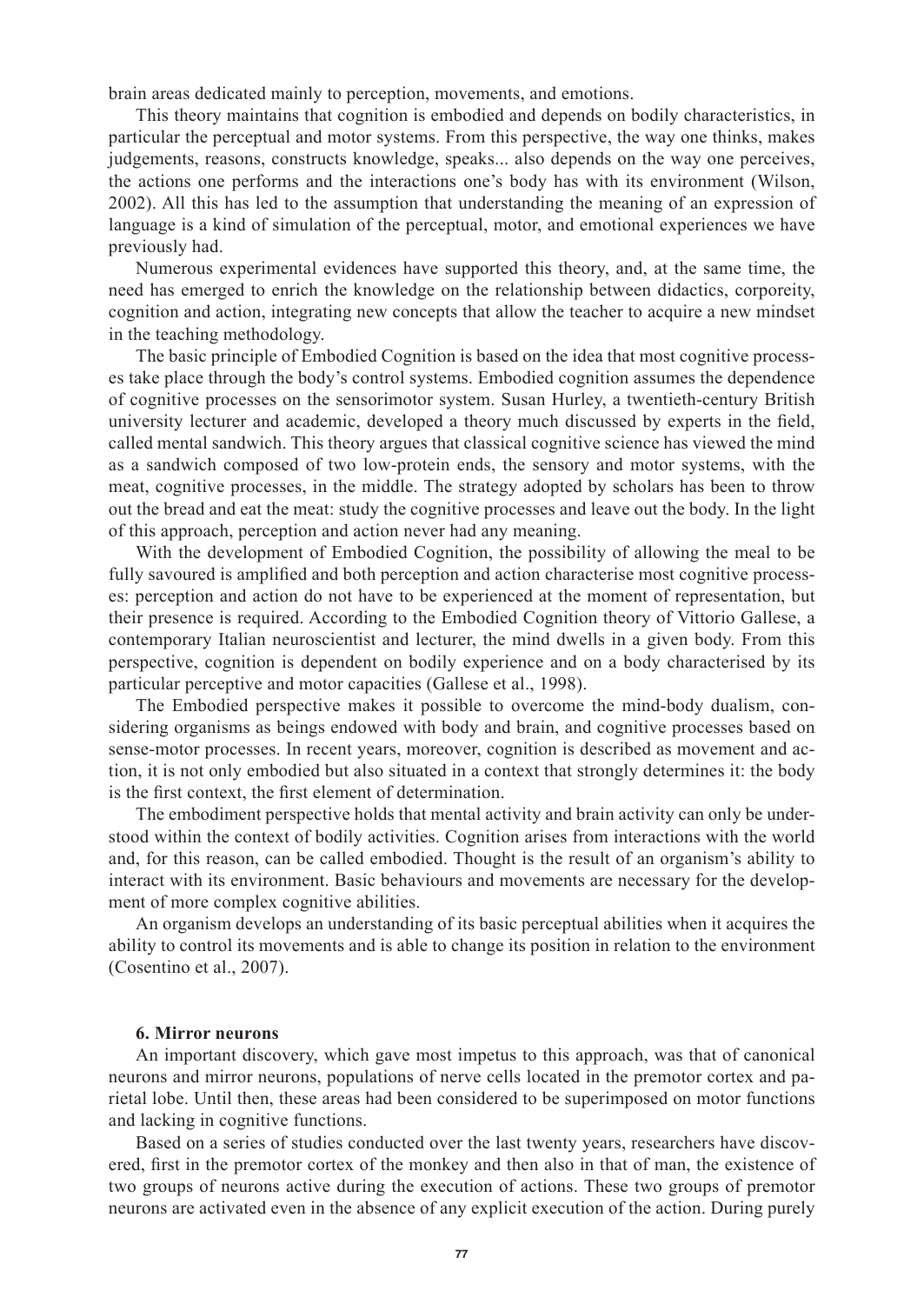observational tasks, in particular, the neurons of the first group respond to the vision of the object to which the action could be directed, those of the second group to the observation of another individual performing the same action (Rizzolatti, 2006).

The neurons of the first group are called canonical neurons because since the 1930s it was hypothesized that premotor areas were involved in the transformation of visual information about an object into the motor acts necessary to interact with it; those of the second group are called mirror neurons because they provoke a mirror reaction in the neural system of the observer where an implicit simulation of the observed action takes place. The canonical neurons, beyond their premotor properties, possess the extraordinary characteristic of activating themselves even through the simple observation of objects, independently of any will, need or possibility to interact with them.

This suggests that the sensorimotor system is able to automatically extract information from objects and encode it in terms of potential actions (Caruana et al., 2013).

For the activity of the neurons, the most significant stimuli are of a visual nature and can be traced back to the observation of those actions in which interaction occurs through the hands (grasping, positioning, manipulating an object), or the mouth. The close link between the two types of neuronal responses, visual and motor, seems to indicate that the mere observation of an action performed by others evokes, in the observer's brain, a 'potential motor act' similar to the spontaneous one activated during the organisation and actual execution of that action. The difference lies in the fact that, in one case, it remains at the stage of a potential act, i.e., of "internal motor representation", while in the other, it is translated into a concrete series of movements.

These two groups of neurons, in other words, demonstrate how the representations of perceived events (perceptions) and of events to be performed (intentions) are based on the same motor code; the presence of this code means that knowledge is strongly anchored to the individual bodies that perceive it and that determine its incorporation: deeply linked to the place, space and body that generates it.

Adequate education in corporeality and movement is of considerable importance if the educational pathway is to be defined as effective. Over the years, the Italian school has shown great interest in the science of the body and movement: with the 1991 Guidelines, a great achievement is accomplished thanks to the principle that in the Infancy School the child must: control his or her own static and dynamic balance, develop the ability to organise the space of action in relation to the body, reproduce simple rhythmic structures and acquire an elementary level of action of the body districts.

In the Primary School, attention is focused on the importance of developing sense-perceptual skills for the procedures of entry and analysis of educational stimuli, on the consolidation of static and dynamic motor schemes for the control of the body and movements, on the development of correct relational behaviour and on the acquisition of expressive-communicative skills. In recent years, a series of legislative changes have been implemented in Italy, aimed at enhancing training processes.

These changes have paved the way for a transformation in school policy and a re-evaluation of the educational approach, focusing on motor activities and introducing the field of experience of "The Body and Movement" (Ordinamenti didattici per le attività educative nella scuola materna statale, 1991).

#### **7. Emotions Role**

Emotions play a fundamental role in the educational relationship. They make use of the body for their expressiveness. It becomes necessary to recognise one's own emotions in order to orient oneself in reality and to make conscious choices. Moreover, it has been demonstrated that there is a resonance system for emotions that is similar to the motor mirror system. This mechanism, within a relationship, makes it possible to create a shared empathic space where it is possible to evoke, recognise and understand the emotions of others.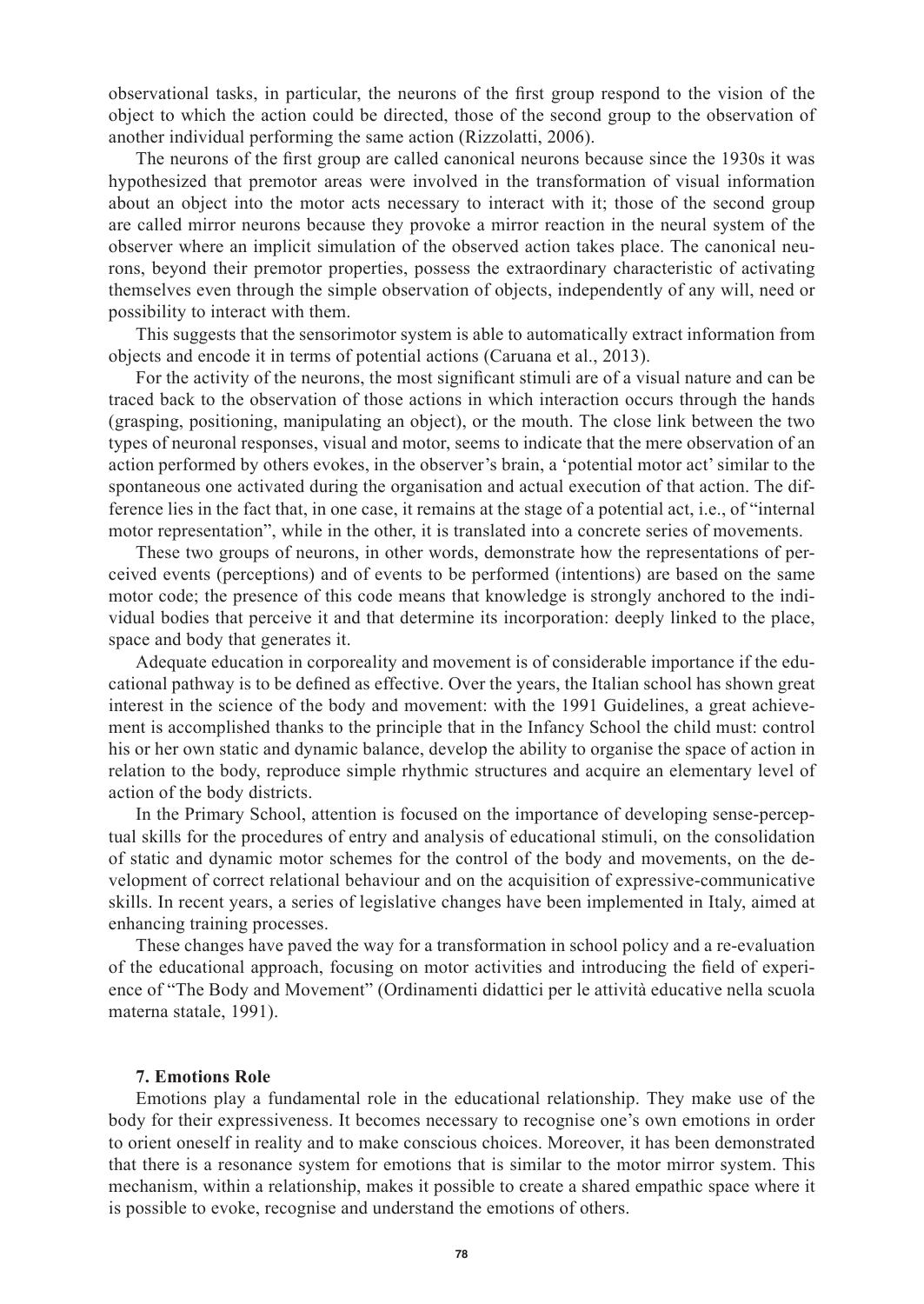All this makes it possible to see how a child is strongly influenced by the way in which the teacher, the parent or whoever acts as his/her guide and model, relates to him/her: educational guides must be aware of their responsibility regarding the state of mind of their students (Blaesi, 2010).

Active observation allows one to constantly grasp all the aspects and nuances of the various situations one experiences on a daily basis, especially when placed in a real context, such as a classroom. This is where mirror neurons come into play. The ability of the mirror system is to quickly understand the essence of what others are doing or saying, ensuring a full understanding of the communicative relationship.

Observation is directed by mirror neurons and allows us to resonate with the interlocutors, thus making it possible to understand the predisposition, the degree of attention, the willingness to listen, the state of mind. Subsequently, we will be able to act in communication in a more appropriate and effective way. With the discovery of mirror neurons, it has been possible to note that all children experience within themselves the moods of the adults with whom they relate, and this immediately gives every adult a great responsibility: to leave an important emotional mark on the child's world.

#### **Conclusions**

It seems clear that it is increasingly necessary to focus on the close relationship between perception and action, mind, and body, considering the physiology of the human body as a new way of dealing with emotions and education.

The importance of movement in learning processes and personal development is giving the body a fundamental educational role in teaching. It becomes an active subject of human learning, a meeting point between oneself and the environment.

A body understood as a living expression of personality, emotions, feelings, thoughts, a body as a perceptive opening to the world (embodied), a body through which we know ourselves and others, a body in action that acts and is formed (cognition) (Schilder, 1973).

## **References**

- Avalle, U., Maranzana, M., Sacchi, P. (2010). Psicologia generale e psicologia dell'educazione. Bologna: Zanichelli.
- Barbieri, N. (2002). Dalla ginnastica antica allo sport contemporaneo. Padova: Cleup.
- Blaesi, S., Wilson, M. (2010). The mirror reflects both ways: Action influences perception of others, Brain and Cognition Sciences, 72, 306–309, Doi: 10.1016/j.bandc.2009.10.001.
- Bruner, J. (1998). La mente a più dimensioni. Bari: Laterza.

Cacciamani, S. (2002). Psicologia per l'insegnamento. Roma: Carocci.

- Caruana, F., Borghi, A. M. (2013). Embodied Cognition: una nuova psicologia, Giornale Italiano di Psicologia, 1, 23-48, Doi: 10.1421/73973.
- Casolo, F., Melica, S. (2005). Il corpo che parla. Comunicazione ed espressività nel movimento umano. Milano: Vita e Pensiero.
- Catarsi, E. (1999). Leggere le figure. Il libro nell'asilo nido e nella scuola dell'Infanzia. Pisa: Edizioni del Cerro.
- Cosentino E., Vazzano, S. (2007). I segni del soggetto. Roma: Carocci editore.
- Esrock, E., Ian Davis, J., Benforado, A., Turner, A., Dalton, RC., Noorden, LV. (2012). Four Applications of Embodied Cognition, Topics in Cognitive Science, 4, 786-793, Doi: 10.1111/j.1756-8765.2012.01225.x.
- Fauconnier, G., Turner, M. (1996). Blending come processo centrale della grammatica. Nella struttura concettuale, discorso, e la lingua. ed. A Goldberg. Stanford: Centro per lo studio della lingua e informazione.
- Gallese, V., Goldman, A. (1998). Mirror neurons and the simulation theory of mindreading.